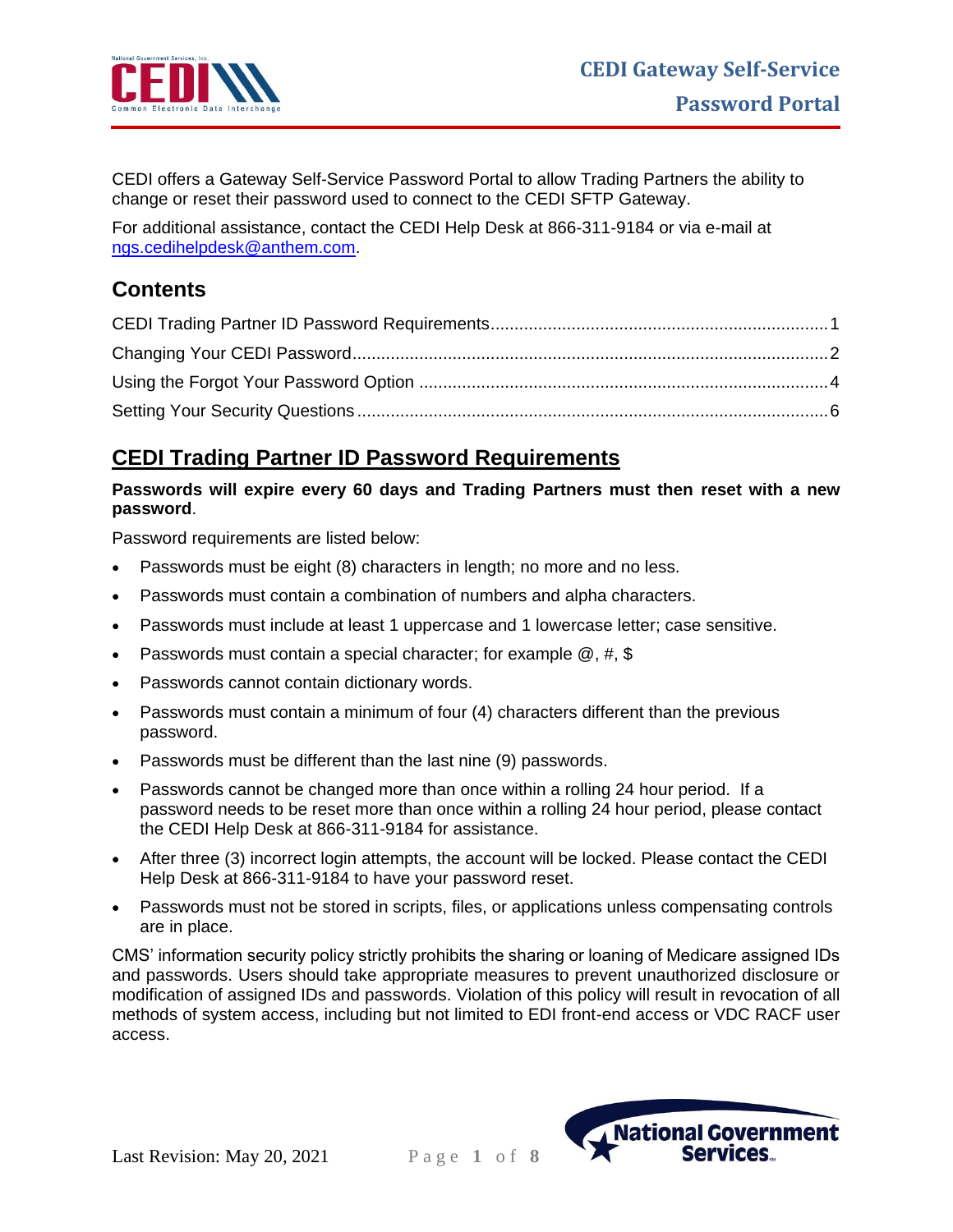

If you feel your ID has been compromised, please contact the CEDI Help Desk at 866-311-9184 immediately so we can assist you in taking proper measures to secure a new Trading Partner ID and password.

## <span id="page-1-0"></span>**Changing Your CEDI Password**

To change your password, go to the CEDI Web site **www.ngscedi.com**, select "Gateway Self-Service Password Reset Portal" and then click on the "Change/Reset Your Trading Partner Password" button.

**Change/Reset Your Trading Partner Password** 

Or use this link [\(Gateway Self-Service Password Reset Portal\)](https://pwr.ngscedi.com/authentication) to go directly to the Portal.

The following screen will display:

| <b>Username</b> |                       |
|-----------------|-----------------------|
| Password        |                       |
|                 | Login                 |
|                 | Forgot Your Password? |

- 1. Type in your Username and current Password
- 2. Select "Login"

The following screen will display:



3. Select "Update Profile"

Your "Update Profile" page will be displayed as shown on the following page.



Last Revision: May 20, 2021 P a g e **2** o f **8**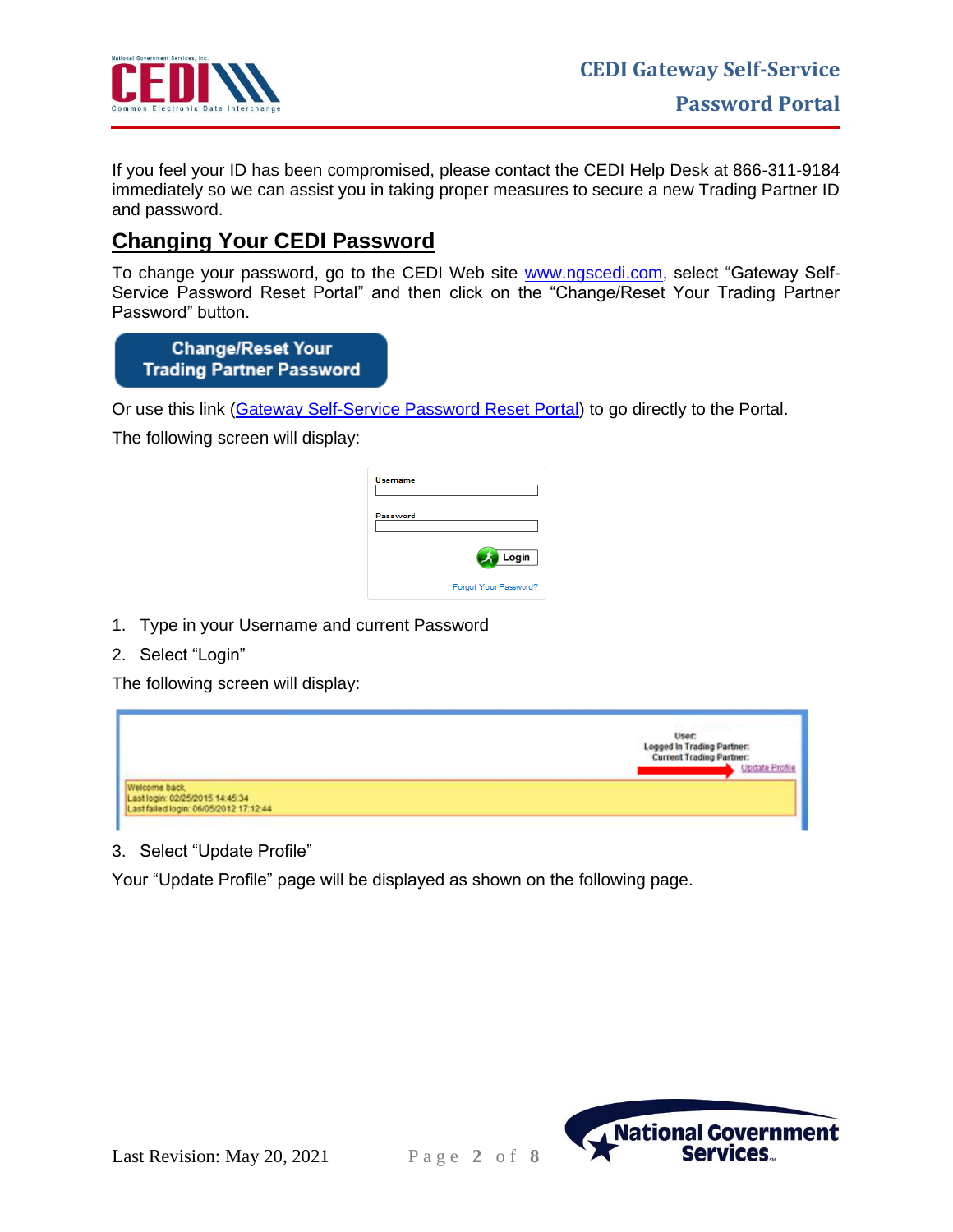

| Username                                            |                          |
|-----------------------------------------------------|--------------------------|
| <b>User Description</b>                             |                          |
| <b>Current Password</b>                             |                          |
| New Password                                        |                          |
| Confirm New Password                                |                          |
| <b>Password Period</b>                              | $\theta$                 |
| Password Period Remainder                           | $\mathfrak o$            |
| <b>Last Password Change</b>                         | 02/25/2015 07:06:44      |
| <b>Last Change</b>                                  | 02/25/2015 14:50:33      |
| Email                                               |                          |
| Security Questions                                  |                          |
| In what city were you living at age 167             | $\overline{\phantom{0}}$ |
| What was the name of the first school you attended? | $\overline{\phantom{0}}$ |
| With what company did you hold your first job?      | $\bullet$                |

- 4. To change your password, type the current password in the "Current Password" field.
- 5. Type the new password in the "New Password" field.
- 6. Type the password again in the "Confirm New Password" field.
- 7. Select "Apply" to accept the new password.

**Note:** An "Email" address must be entered to change the password information.

The "Security Questions" should be answered in case you forget your password. The answers can be used to reset the password if needed. If you have already answered the security questions, you do not need to answer them again unless you want to change the question(s) used or the answer(s) provided. More information about the "Security Questions" is provided later in this document.

If the password change was successful, the following will be displayed:

|                 | User:<br>Logged In Trading Partner:<br>Current Trading Partner:<br>Update Profile |
|-----------------|-----------------------------------------------------------------------------------|
| Profile Updated |                                                                                   |
|                 |                                                                                   |

If the change was not successful, a message will be displayed indicating what information is needed. Make the corrections and select "Apply" again.

You will now use your new password to connect to the CEDI SFTP Gateway.

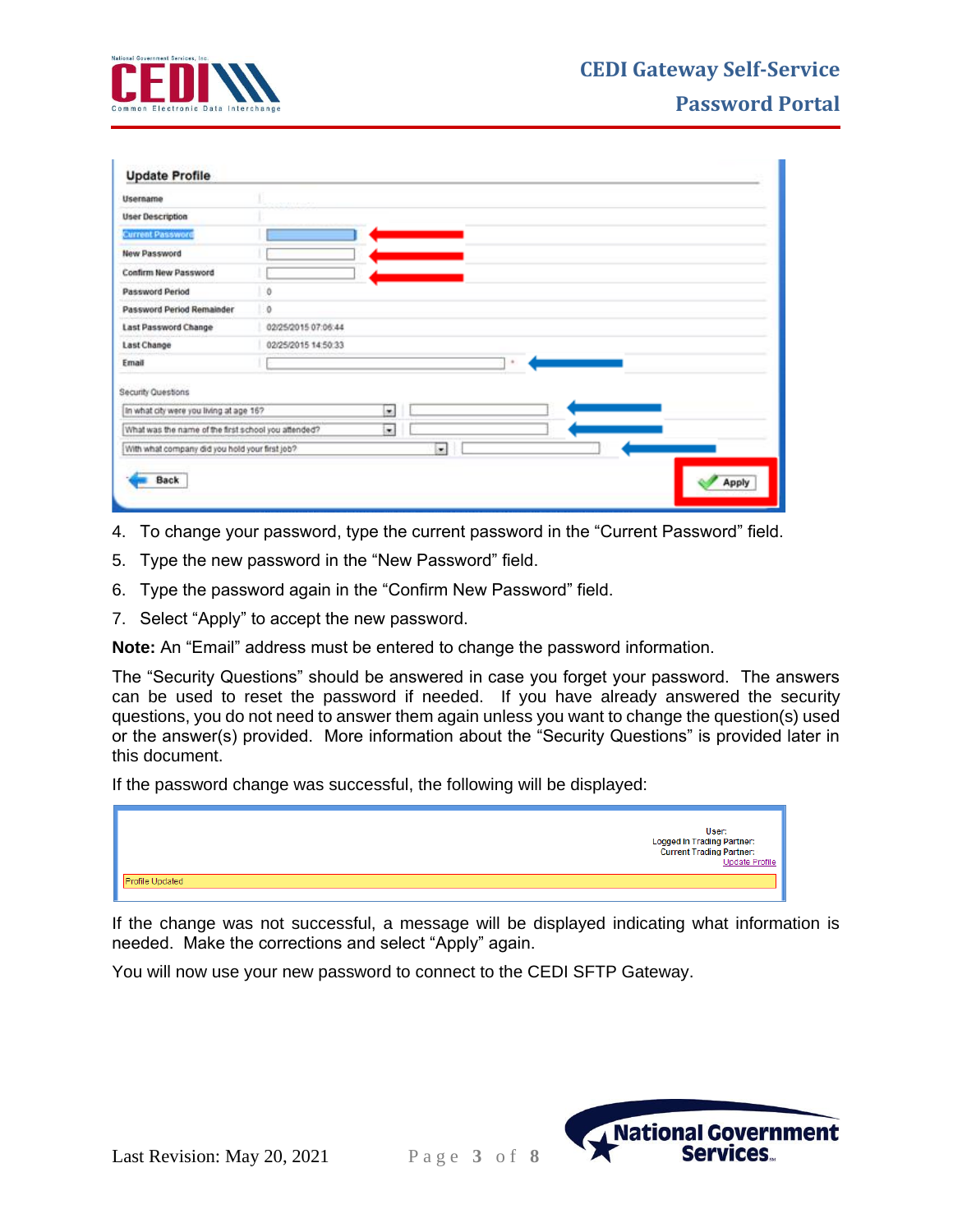

You can either Logout or return to the Home page using the icons in the top right corner of the page.



## <span id="page-3-0"></span>**Using the Forgot Your Password Option**

If you have forgotten your password, go to the CEDI Web site [www.ngscedi.com,](http://www.ngscedi.com/) select "Gateway Self-Service Password Reset Portal" and then click on the "Change/Reset Your Trading Partner Password" button.

| <b>Change/Reset Your</b>        |  |  |
|---------------------------------|--|--|
| <b>Trading Partner Password</b> |  |  |

Or use this link [\(Gateway Self-Service Password Reset Portal\)](https://pwr.ngscedi.com/authentication) to go directly to the Portal.

The following screen will display:

| <b>Username</b> |                       |
|-----------------|-----------------------|
|                 |                       |
| Password        |                       |
|                 |                       |
|                 | Login                 |
|                 | Forgot Your Password? |

- 1. Enter your "Username" and select "Forgot Your Password?"
- 2. You will need to answer the security questions you pre-set and select "Apply".

| <b>Security Questions</b>                           |       |
|-----------------------------------------------------|-------|
|                                                     |       |
| In what city were you living at age 16?             |       |
| What was the name of the first school you attended? |       |
| With what company did you hold your first job?      |       |
|                                                     | \nnl\ |

All questions must be answered correctly in order to reset the password.

Last Revision: May 20, 2021 P a g e **4** o f **8**

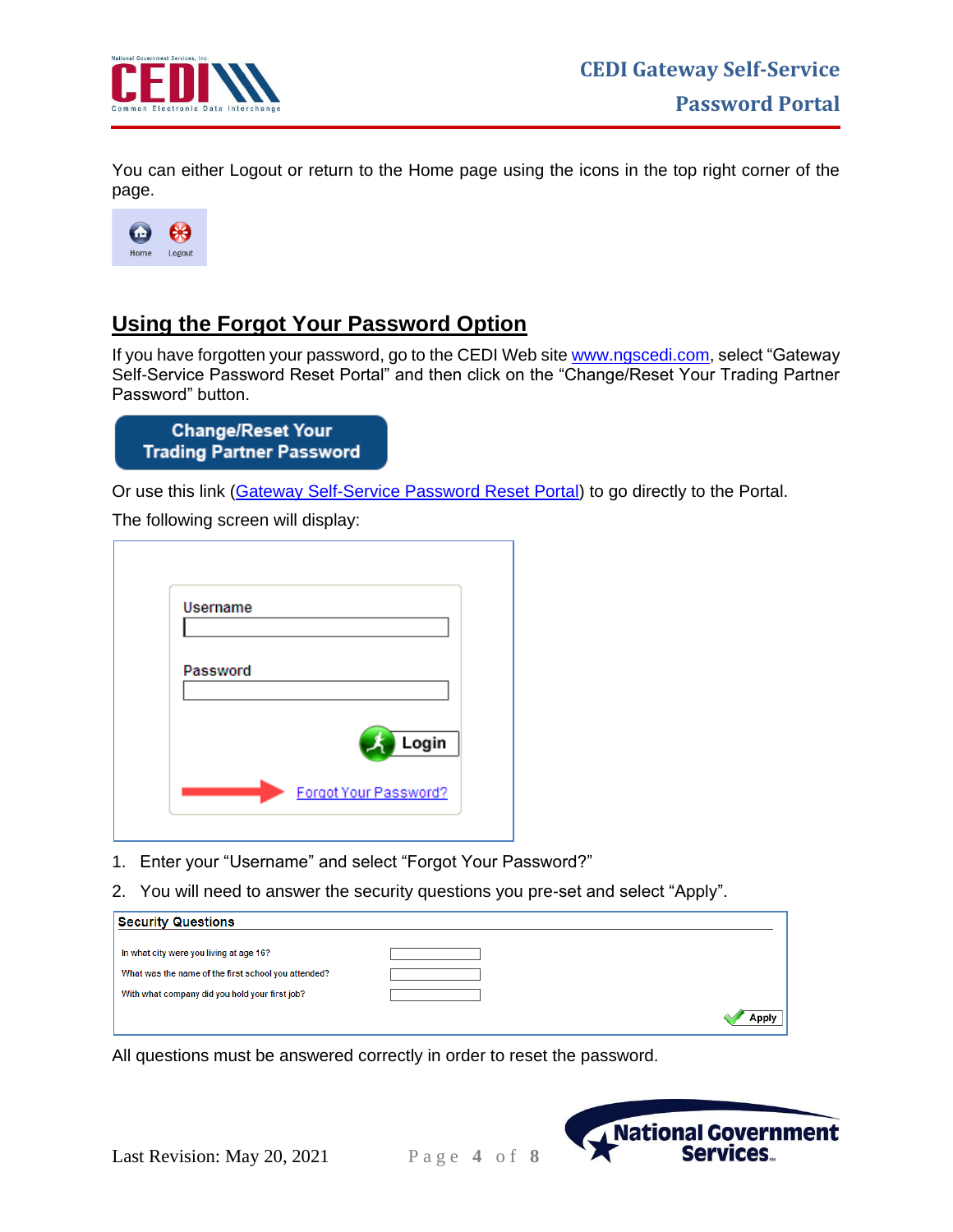

If you have not set your security questions, you will receive the following error, "Security Questions not set. Please contact an administrator." as shown below:

| Security Questions not set.      |                                                               |  |
|----------------------------------|---------------------------------------------------------------|--|
| Please contact an administrator. |                                                               |  |
|                                  | <b>Username</b><br>Password<br>Login<br>Forgot Your Password? |  |

You will need to contact the CEDI Help Desk at 866-311-9184 to have your password reset. Once your password is reset, you will be able to log in and set your security questions.

If the answers to the security questions are not correct, you will receive the following error, "Invalid Username or Codewords" as shown below:



You will have three (3) attempts to answer the security questions correctly. If the security questions are not answered correctly, your account will be locked and you will need to contact the CEDI Help Desk at 866-311-9184 to have your password reset in order to unlock your account. Once your password is reset, you will need to log in and update your security questions under "Update Profile".

3. If the information was entered correctly, the following screen will display:

| <b>Reset Password Complete</b> |  |
|--------------------------------|--|
|                                |  |

The following temporary password was assigned to your username

Password: Your temporary Password would be displayed here

- 4. Your temporary password will be displayed on the Reset Password Complete screen.
- 5. You will use your Username and temporary password to login. The following screen will be displayed when you login with the temporary password:



Last Revision: May 20, 2021 P a g e **5** o f **8**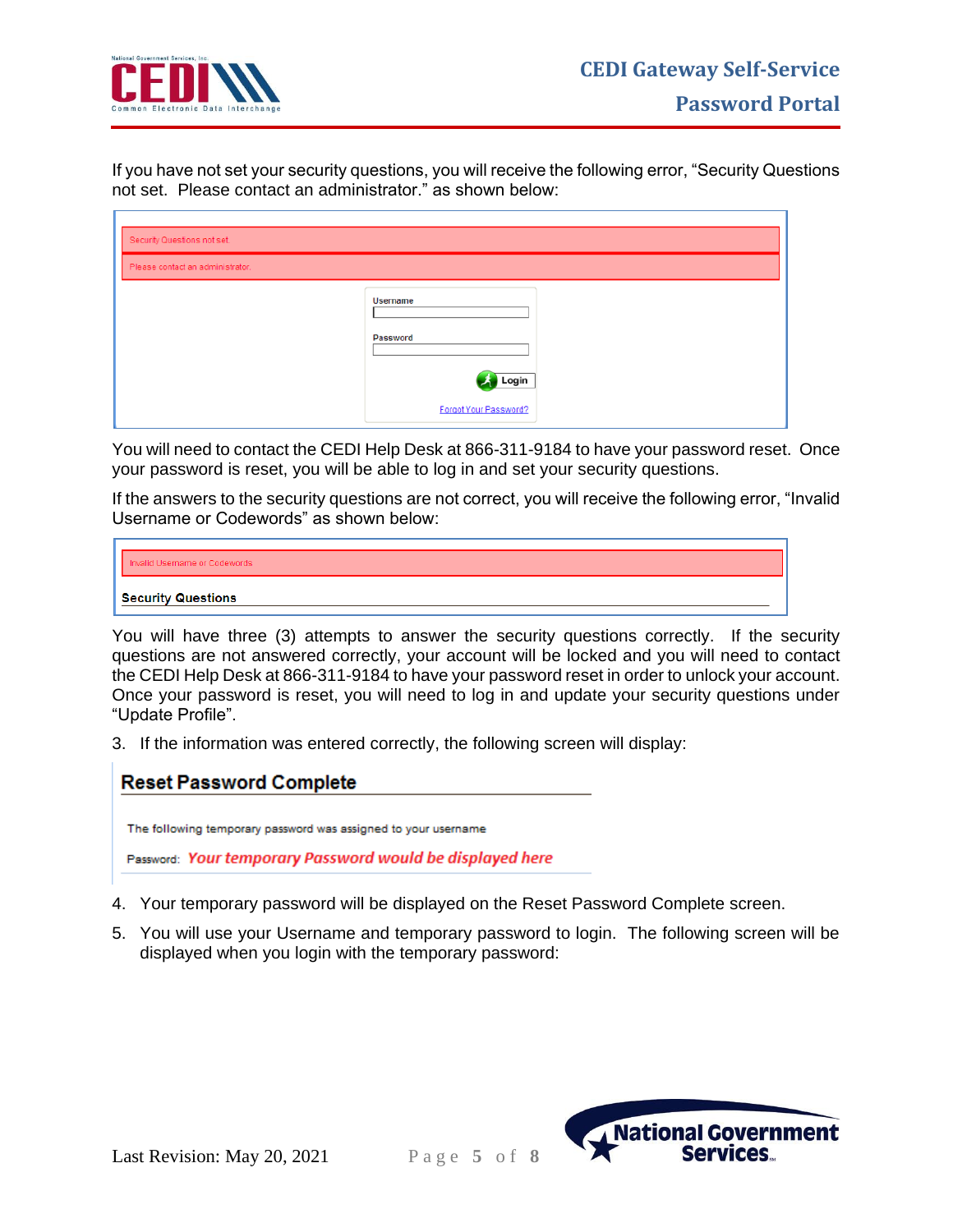

**Password Portal**

|                                                   |                              | User:<br>Q<br><b>Current Trading Partner:</b><br><b>Update Profile</b> |
|---------------------------------------------------|------------------------------|------------------------------------------------------------------------|
| Welcome back<br>Last login:<br>Last failed login: | Please change your password. |                                                                        |
| <b>Change Password</b>                            |                              |                                                                        |
| <b>Current Password</b>                           |                              |                                                                        |
| <b>New Password</b>                               |                              |                                                                        |
| <b>Confirm New Password</b>                       |                              |                                                                        |
|                                                   |                              | Apply                                                                  |

- 6. Enter your current temporary password, the new password, and confirm the new password.
- 7. Select "Apply".

If the password change was successful, the following will be displayed:

If the change was not successful, a message will be displayed indicating what information is needed.

Make the corrections and select "Apply" again.

You will now use your new password to connect to the CEDI SFTP Gateway.

If you would like to make any changes to your profile or security questions, select "Update Profile".

Or you can Logout or return to the Home page using the icons in the top right corner of the page.



### <span id="page-5-0"></span>**Setting Your Security Questions**

To setup or update your security questions, you will need to go to the CEDI Web site [www.ngscedi.com,](http://www.ngscedi.com/) select "Gateway Self-Service Password Reset Portal" and then click on the "Change/Reset Your Trading Partner Password" button.

**Change/Reset Your Trading Partner Password** 

Or use this link [\(Gateway Self-Service Password Reset Portal\)](https://pwr.ngscedi.com/authentication) to go directly to the Portal.

The following screen will display:



Last Revision: May 20, 2021 P a g e **6** o f **8**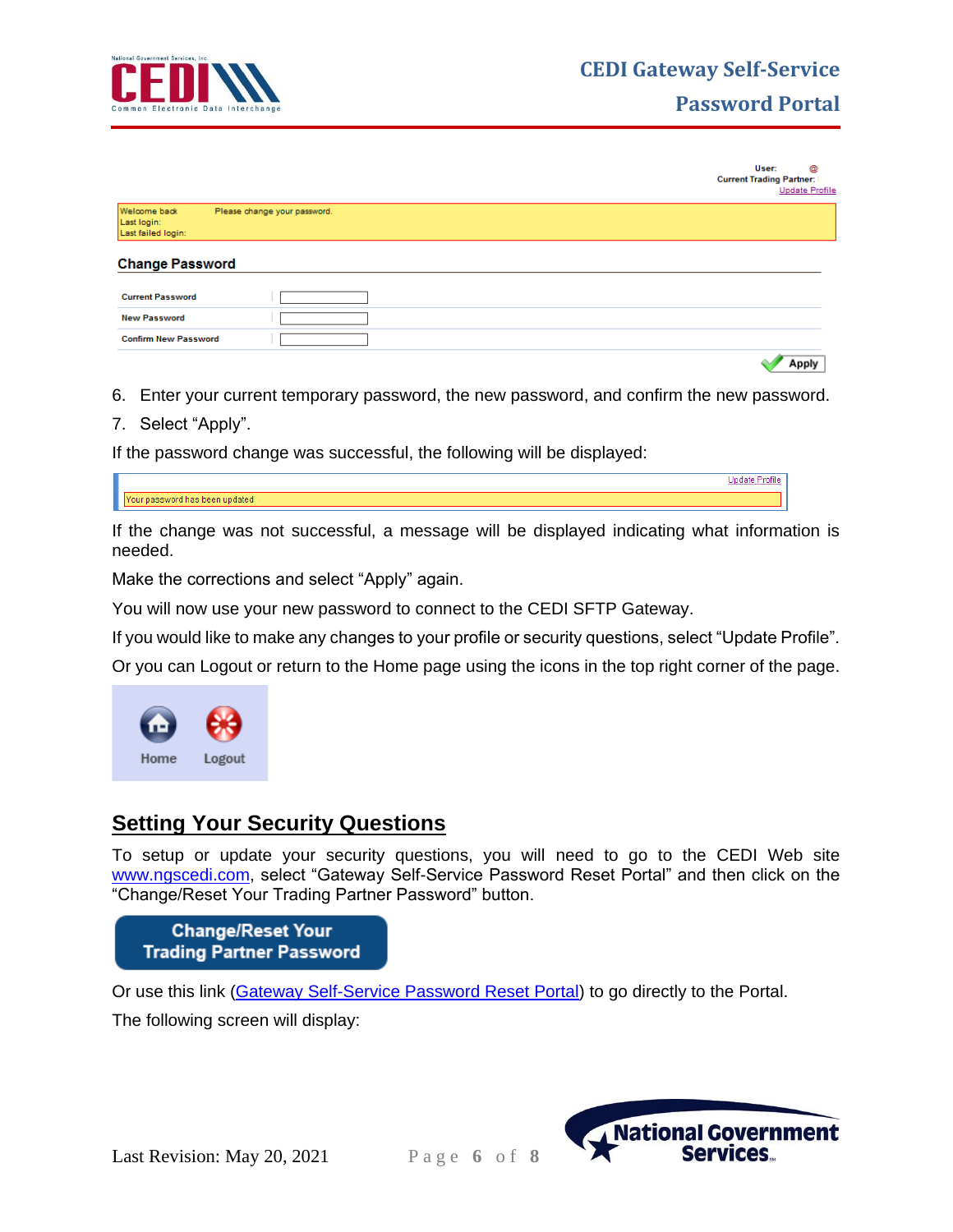

| <b>Username</b> |                       |
|-----------------|-----------------------|
| Password        |                       |
|                 | Login                 |
|                 | Forgot Your Password? |

- 1. Type in your Username and current Password
- 2. Select "Login"

The following screen will display:

|                                                                                            | 003339999<br>User:<br>Logged In Trading Partner:<br><b>Current Trading Partner:</b><br>Update Profile |
|--------------------------------------------------------------------------------------------|-------------------------------------------------------------------------------------------------------|
| Welcome back.<br>Last login: 02/25/2015 14:45:34<br>Last failed login: 06/05/2012 17:12:44 |                                                                                                       |

### 3. Select "Update Profile"

Your "Update Profile" page will be displayed.

| <b>Update Profile</b>                               |                     |       |
|-----------------------------------------------------|---------------------|-------|
| <b>Username</b>                                     |                     |       |
| <b>User Description</b>                             |                     |       |
| <b>Current Password</b>                             |                     |       |
| <b>New Password</b>                                 |                     |       |
| <b>Confirm New Password</b>                         |                     |       |
| <b>Password Period</b>                              | 60                  |       |
| <b>Password Period Remainder</b>                    | 60                  |       |
| <b>Last Password Change</b>                         | 02/27/2015 10:08:18 |       |
| <b>Last Change</b>                                  | 02/27/2015 10:08:18 |       |
| Email                                               | ٠                   |       |
| <b>Security Questions</b>                           |                     |       |
| In what city were you living at age 16?             | $\blacksquare$      |       |
| What was the name of the first school you attended? | $\blacksquare$      |       |
| With what company did you hold your first job?      | $\blacksquare$      |       |
| Back                                                |                     | Apply |

There are ten (10) questions you can choose from for each of the three (3) security questions.

4. You will need to choose the questions you wish to answer and provide your responses. The answers are case sensitive.